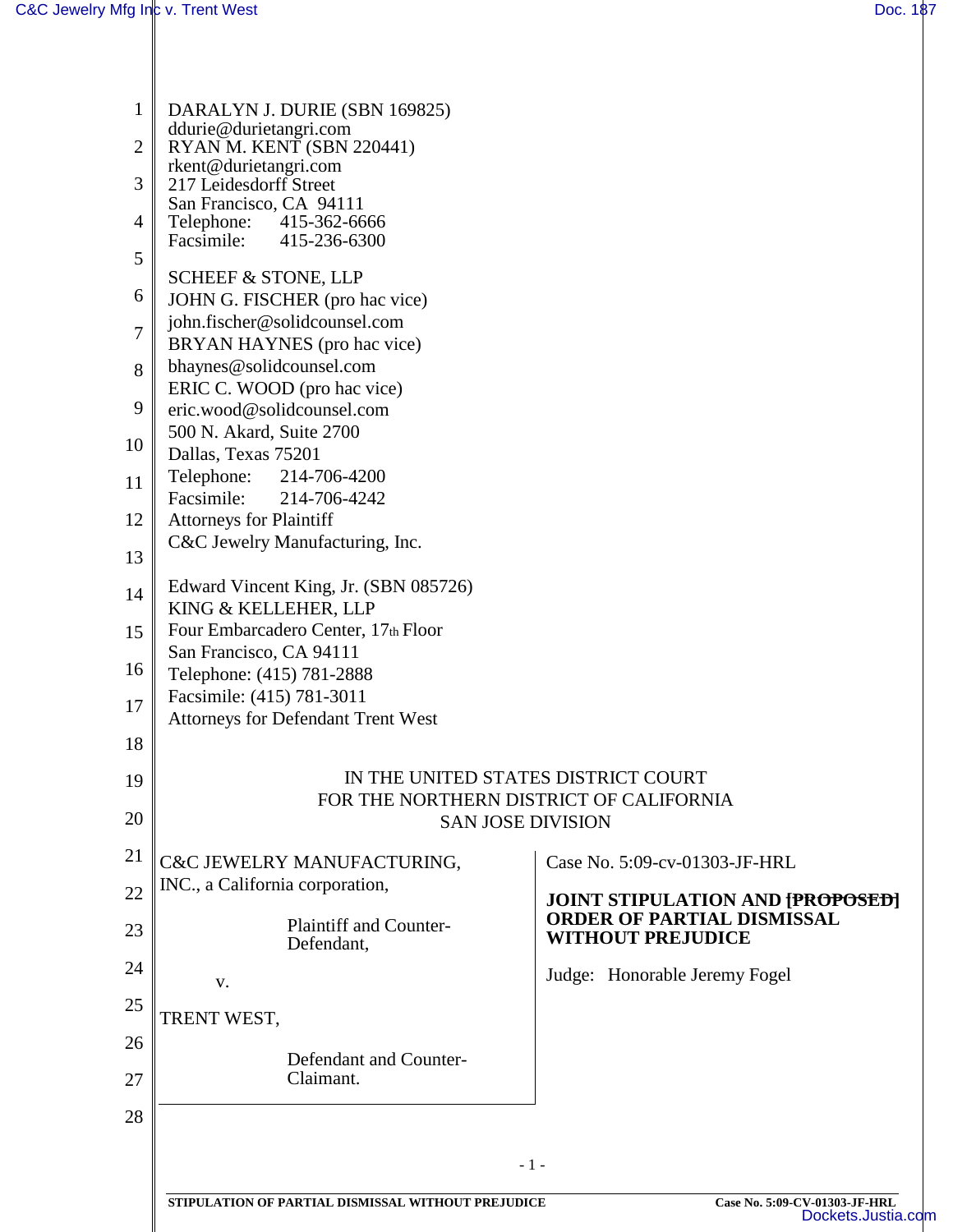| $\mathbf{1}$   | Pursuant to FED. R. CIV. P., Rules $41(a)(1)(A)(ii)$ and $41(c)$ , Plaintiff and Counter-               |  |
|----------------|---------------------------------------------------------------------------------------------------------|--|
| $\overline{2}$ | Defendant C&C Jewelry Mfg. Co, Inc. ("C&C"), and Defendant and Counter-Claimant Trent                   |  |
| 3              | West ("West") hereby jointly file this Stipulation of Partial Dismissal Without Prejudice as            |  |
| $\overline{4}$ | follows:                                                                                                |  |
| 5              | I.                                                                                                      |  |
| 6              | C&C hereby dismisses, without prejudice, Count VII (Non-Infringement, Invalidity, and                   |  |
| 7              | Unenforceability of U.S. Patent No. 7,076,972) set forth in its original Complaint for Declaratory      |  |
| 8              | Judgment (Doc. No. 1).                                                                                  |  |
| 9              | Π.                                                                                                      |  |
| 10             | West hereby dismisses, without prejudice, its First Counterclaim (Infringement of U.S.                  |  |
| 11             | Patent No. 7,076,972) set forth in its original Answer and Counterclaims (Doc. No. 6).                  |  |
| 12             | Ш.                                                                                                      |  |
| 13             | West stipulates to C&C's dismissal without prejudice of its Count VII (Non-                             |  |
| 14             | Infringement, Invalidity, and Unenforceability of U.S. Patent No. 7,076,972). C&C stipulates to         |  |
| 15             | West's dismissal without prejudice of its First Counterclaim (Infringement of U.S. Patent No.           |  |
| 16             | 7,076,972).                                                                                             |  |
| 17             | IV.                                                                                                     |  |
| 18             | Each of the parties agrees to bear its respective fees and costs in this action with regard to          |  |
| 19             | the claims dismissed herein.                                                                            |  |
| 20             |                                                                                                         |  |
| 21             | Respectfully stipulated to by:                                                                          |  |
| 22             | <b>SCHEEF &amp; STONE, LLP</b><br>KING & KELLEHER, LLP                                                  |  |
| 23             |                                                                                                         |  |
| 24             | By: /s/ John G. Fischer<br>By: /s/ Edward Vincent King<br><b>Edward Vincent King</b><br>John G. Fischer |  |
| 25             |                                                                                                         |  |
| 26             | Attorneys for Plaintiff C&C Jewelry Mfg.,<br><b>Attorneys for Defendant Trent</b><br>West<br>Inc.       |  |
| 27             | Date: May 19, 2011<br>Date: May 19, 2011                                                                |  |
| 28             |                                                                                                         |  |
|                | $-2-$                                                                                                   |  |
|                |                                                                                                         |  |